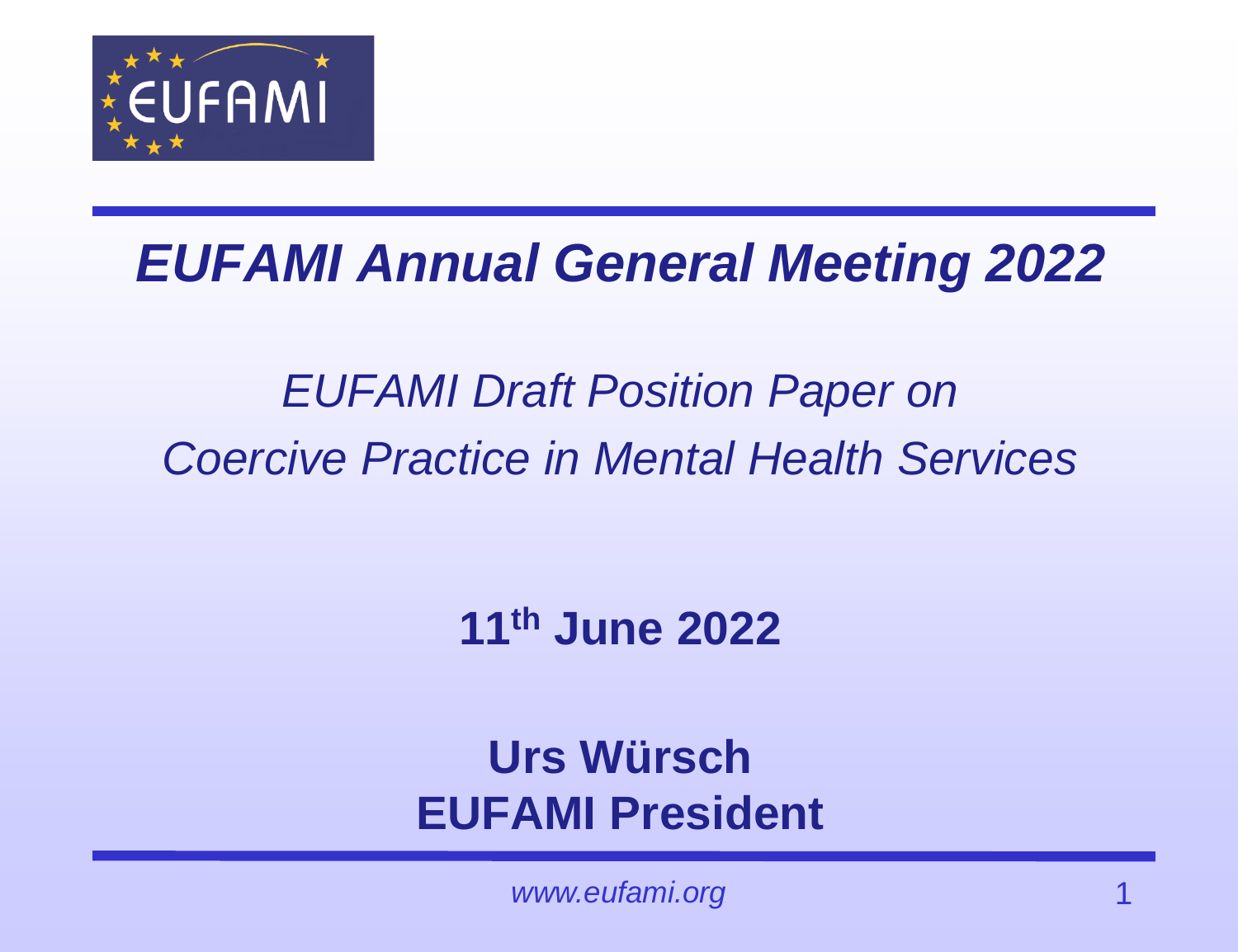

## **Introduction**

- ❖ Coercive practice, such as involuntary admission and coercive measures, such as seclusion, restraints and forced medication, are used in mental health services in all European countries.
- ❖ The rates of involuntary hospitalisations in Europe differ between countries.
- ❖ Involuntary admission and coercive measures conflict with treatment based on informed consent, shared decision-making and recovery-focused care.
- ❖ Concerns are often expressed that some people may be at risk of self-harm, or harm to others, if coercive measures are not enforced.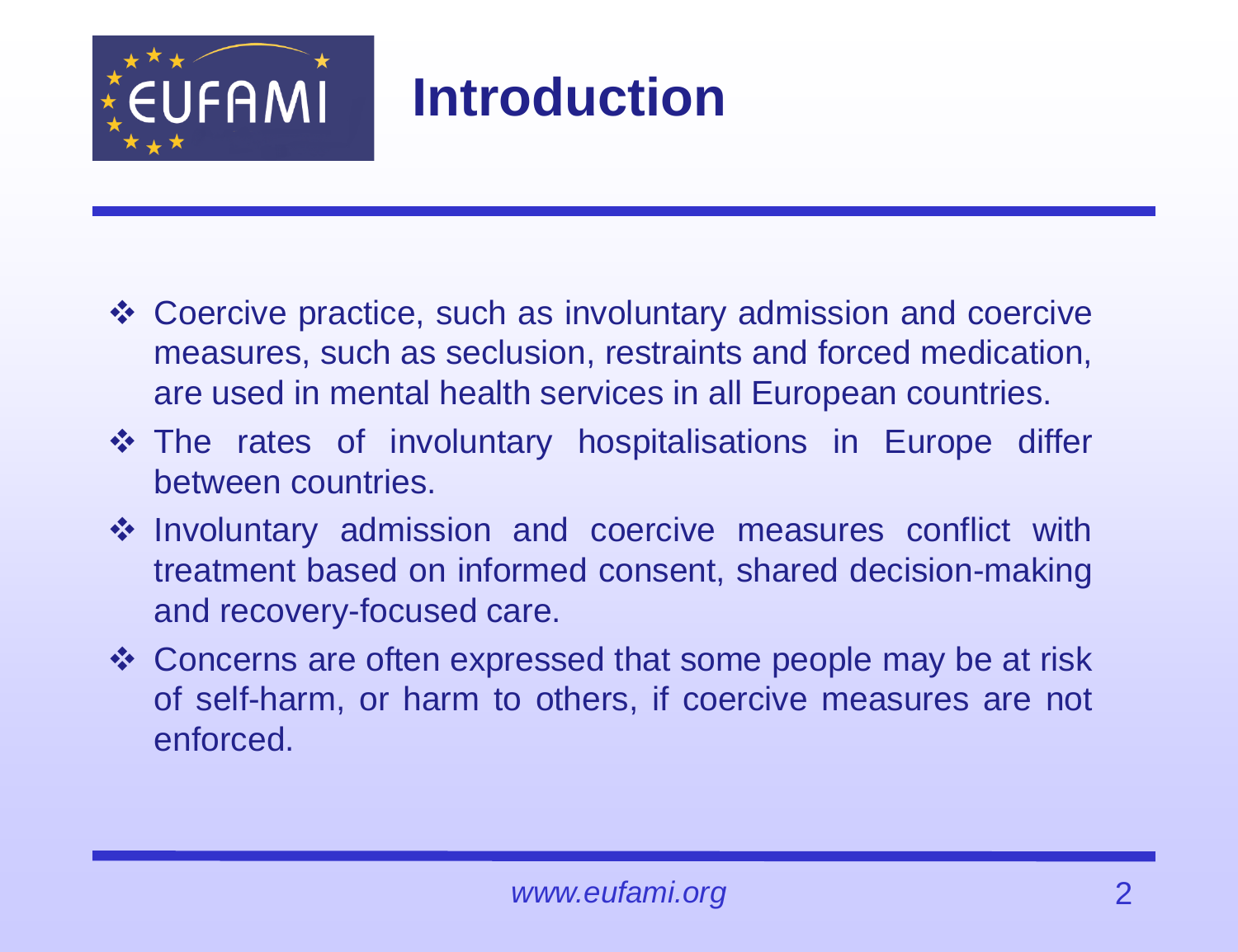

#### **Prevention/Reduction of coercive practice in mental health services**

- ❖ Treatment is provided on the basis of informed consent.
- ❖ The service will support people having difficulty making decision regarding their own treatment and/or will encourage people whom they trust to help them.
- ❖ When support for decision-making has failed, the decisions of mental health service staff will be based on principles of medical ethics as well as on the best knowledge or on the best possible interpretation of the person's wishes<sup>4</sup>.
- ❖ When autonomy, due to the mental health condition of people, cannot be respected in situations of involuntary treatment and use of coercive measures, the service will be guided by formal protocols that protect human rights and dignity.
- ❖ Any legislative intervention authorising coercive practice should be up to date and based on human rights law.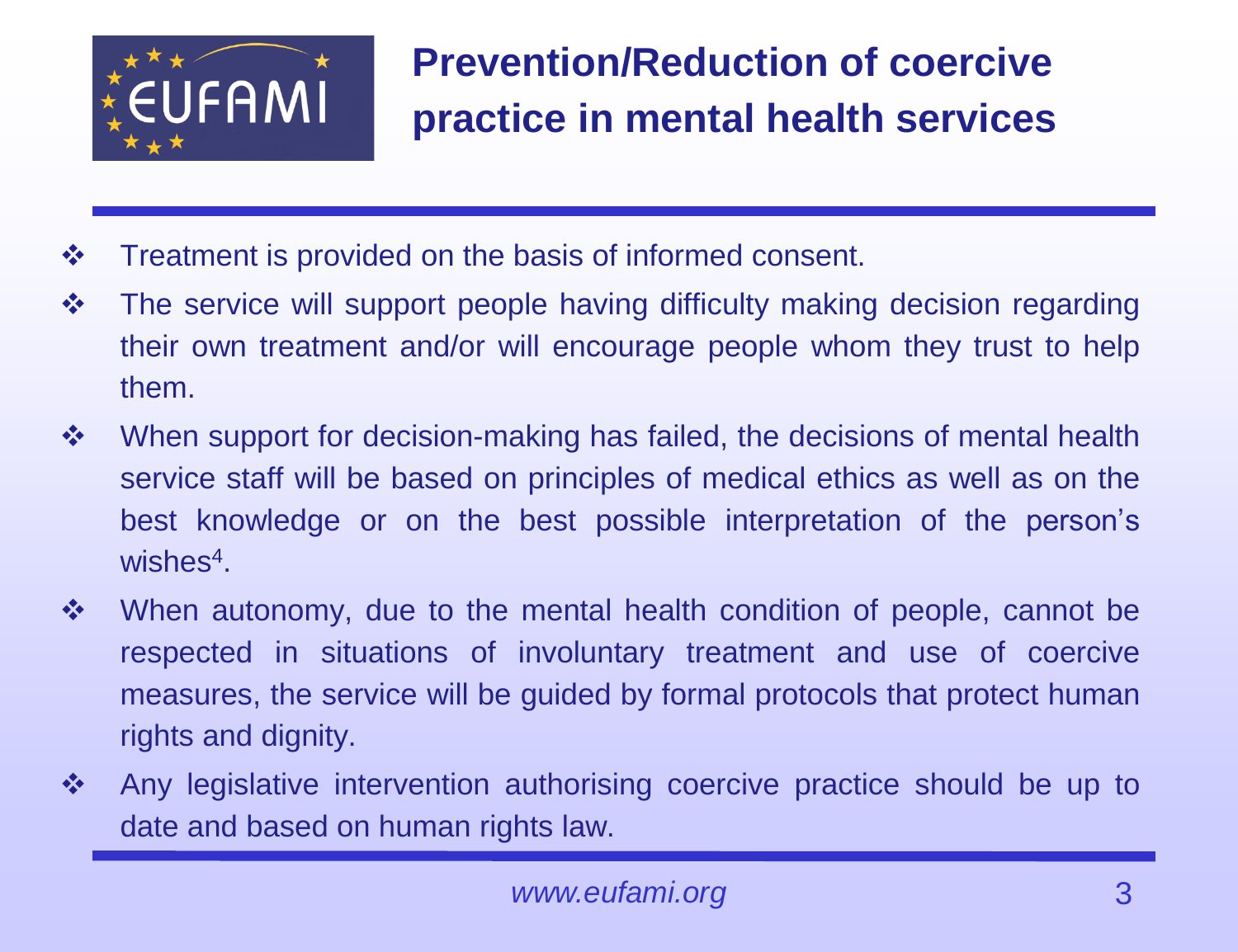

#### **Conclusion**

- ❖ Coercive practice is essentially the failure of mental health services to respond with non-coercive alternatives.
- ❖ training should be mandatory on topics of de-escalation skills, human rights, medical ethics, mental health legislation and use of coercive measure.
- ❖ The effective protection of human rights and recovery for people with mental illness comes from services that are comprehensive, community-based, recovery-oriented, trauma informed and culturally competent.
- ❖ Coercive practice should only occur as a last resort in circumstances when no less restrictive alternative will respond adequately to the risk of physical harm to the person themselves or others.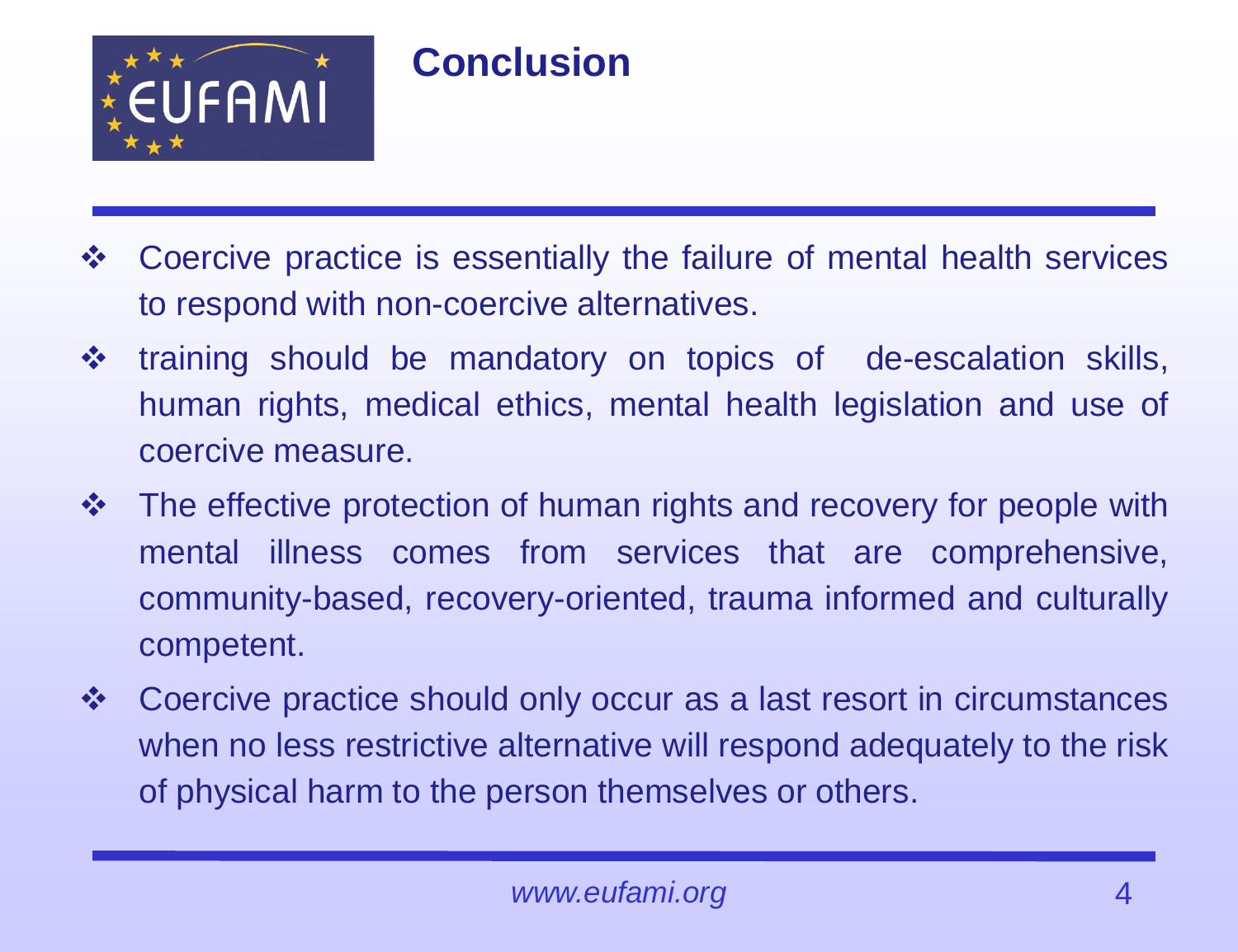

# *Thank you!*

*For more information please visit: [www.eufami.org](http://www.eufami.org/) Drop us an email at [project.admin.office@eufami.org](mailto:project.admin.office@eufami.org) Call us at: +32 468 17 71 48*

*www.eufami.org* 5